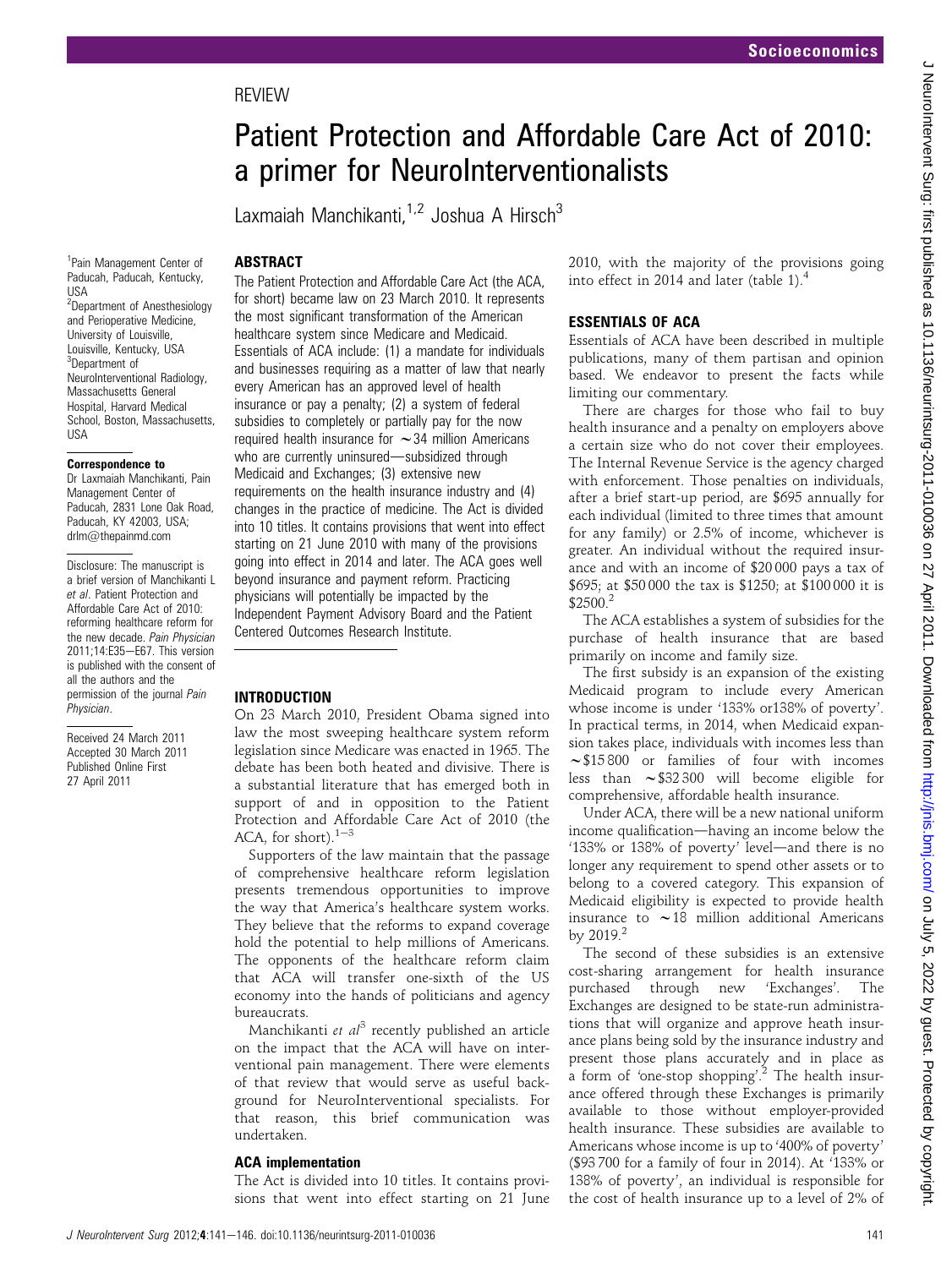# Table 1 Implementation schedule of ACA

| Issue                                                    | What legislation would do                                                                                                                                                                                                                                                            | <b>Effective date</b>                                          |
|----------------------------------------------------------|--------------------------------------------------------------------------------------------------------------------------------------------------------------------------------------------------------------------------------------------------------------------------------------|----------------------------------------------------------------|
| 2010                                                     |                                                                                                                                                                                                                                                                                      |                                                                |
| <b>Business tax credits</b>                              | Small businesses with no more than 25 employees and average annual wages of<br>\$40 000 would receive tax credits to help provide insurance to employees. The tax<br>credit would be up to 35% of the employer's contribution if the employer pays 50%<br>of the total premium cost. | 2010 tax year, with the credit<br>increasing up to 50% in 2014 |
| Temporary reinsurance program                            | A \$5 billion temporary reinsurance program would be created for employees to<br>provide healthcare coverage for retirees over the age of 55 who are not eligible for<br>Medicare.                                                                                                   | 90 days after enactment                                        |
| Temporary high-risk insurance pool                       | A \$5 billion temporary national high-risk insurance pool would be created to provide<br>health coverage to individuals with pre-existing medical conditions who have been<br>uninsured for at least 6 months.                                                                       | 90 days after enactment                                        |
| Pre-existing conditions                                  | Insurance companies would be barred from denying coverage to children who have<br>pre-existing medical conditions.                                                                                                                                                                   | 6 months after enactment                                       |
| Adult dependent children                                 | Insurance companies would have to provide coverage for dependent children up to<br>the age of 26.                                                                                                                                                                                    | 6 months after enactment                                       |
| Insurance coverage limits                                | Insurance plans would be prohibited from placing lifetime limits on how much they<br>pay out to individual policyholders and from rescinding coverage except in cases of<br>fraud.                                                                                                   | 6 months after enactment                                       |
| Medicare drug rebates                                    | Medicare patients who face a gap in prescription drug coverage would receive<br>a 1-year, \$250 rebate to help pay for medication.                                                                                                                                                   | Immediately                                                    |
| Tanning salon tax                                        | A tax of 10% would be imposed on the cost of indoor tanning services.                                                                                                                                                                                                                | Immediately                                                    |
| <b>Preventive services</b>                               | Health insurance plans would be required to cover preventive services such as<br>immunization for children and cancer screenings for women.                                                                                                                                          | 6 months after enactment                                       |
| 2011                                                     |                                                                                                                                                                                                                                                                                      |                                                                |
| Tax changes on healthcare<br>savings accounts            | The federal tax on individuals who spend money from heathcare savings accounts<br>on ineligible medical expenses would double to 20%.                                                                                                                                                | 1 January 2011                                                 |
| Community health centers                                 | Funding would increase by \$11 billion for community health centers that provide<br>medical care to patients who can not afford it.                                                                                                                                                  | 1 October 2011                                                 |
| Medicare 'doughnut hole'                                 | Drug companies would provide a 50% discount on brand-name prescription drugs for<br>seniors who face a gap in drug coverage. More subsidies would be phased in<br>through 2020, when the coverage gap would be closed.                                                               | 1 January 2011                                                 |
| Primary care                                             | Primary care doctors and general surgeons practicing in areas that lack primary care<br>doctors would receive a 10% bonus payment under Medicare.                                                                                                                                    | 1 January 2011 through 2015                                    |
| Long-term care                                           | A voluntary long-term care program called CLASS* would be created. After at least<br>5 years of contributions, enrollees would be entitled to a \$50-a-day cash benefit to<br>pay for long-term care.                                                                                | 1 January 2011                                                 |
| New annual fee on drug-makers                            | A total annual fee of \$2.5 billion would be imposed on pharmaceutical<br>manufacturers.                                                                                                                                                                                             | 1 January 2011                                                 |
| Insurance rebates                                        | Health insurance companies would be required to provide rebates to enrollees if they<br>spend <85% of their premium dollars on healthcare as opposed to administrative<br>costs.                                                                                                     | 1 January 2011                                                 |
| $2012 - 2013$                                            |                                                                                                                                                                                                                                                                                      |                                                                |
| Annual fee on drug-makers                                | The annual fee on pharmaceutical manufacturers would increase to \$3 billion each<br>year through 2016.                                                                                                                                                                              | 1 January 2012                                                 |
| Contribution limits on healthcare<br>savings accounts    | The limit on how much individuals could contribute to flexible savings accounts that<br>let people set aside money tax free for health costs would be set at \$2500. Currently<br>employers set the limit.                                                                           | 1 January 2013                                                 |
| Itemized deductions for unreimbursed<br>medical expenses | The threshold for deducting such expenses would increase from 7.5% of adjusted<br>gross income to 10%.                                                                                                                                                                               | 1 January 2013                                                 |
| Medicare taxes                                           | The Medicare tax rate would increase by 0.9 percentage points—from 1.45% to<br>2.35%-on earnings over \$200 000 for individuals and \$250 000 for families. Also,<br>for the first time, a 3.8% Medicare tax would be imposed on unearned income.                                    | 1 January 2013                                                 |
| 2014                                                     |                                                                                                                                                                                                                                                                                      |                                                                |
| Individual mandate                                       | Most Americans would be required to buy health insurance or pay fines of \$95 per<br>individual up to \$285 per family or 1% of taxable household income, whichever is<br>greater.                                                                                                   | 1 January 2014                                                 |
| <b>Employer requirements</b>                             | Companies with $\geq 50$ employees would pay a fine if any of their full-time workers<br>qualified for federal healthcare subsidies.                                                                                                                                                 | 1 January 2014                                                 |
| Medicaid expansion                                       | The program for low-income Americans under the age of 65 would expand by<br>increasing the income eligibility to 133% of federal poverty, or \$29 327 for a family of<br>four.                                                                                                       | 1 January 2014                                                 |
| Federal subsidies                                        | Federal subsidies, which vary based on household income, would help offset the<br>cost of buying insurance for Americans and legal residents who qualify.                                                                                                                            | 1 January 2014                                                 |
| Annual fee on insurance companies                        | An annual fee totaling \$8 billion would be imposed on heath insurance companies.                                                                                                                                                                                                    | 1 January 2014                                                 |
| Health insurance Exchanges                               | A state-based healthcare Exchange—a marketplace where uninsured individuals and<br>small businesses could comparison shop for insurance policies—would be created.                                                                                                                   | 1 January 2014                                                 |
| 2015-2016                                                |                                                                                                                                                                                                                                                                                      |                                                                |
| Individual mandate                                       | Penalties for not carrying insurance would increase to \$325 for each family member<br>up to \$975 per family or 2% of taxable household income, whichever is greater.                                                                                                               | 1 January 2015                                                 |
| Annual fee on insurance companies                        | The annual fee on health insurance companies would increase to \$11.3 billion.                                                                                                                                                                                                       | 1 January 2015                                                 |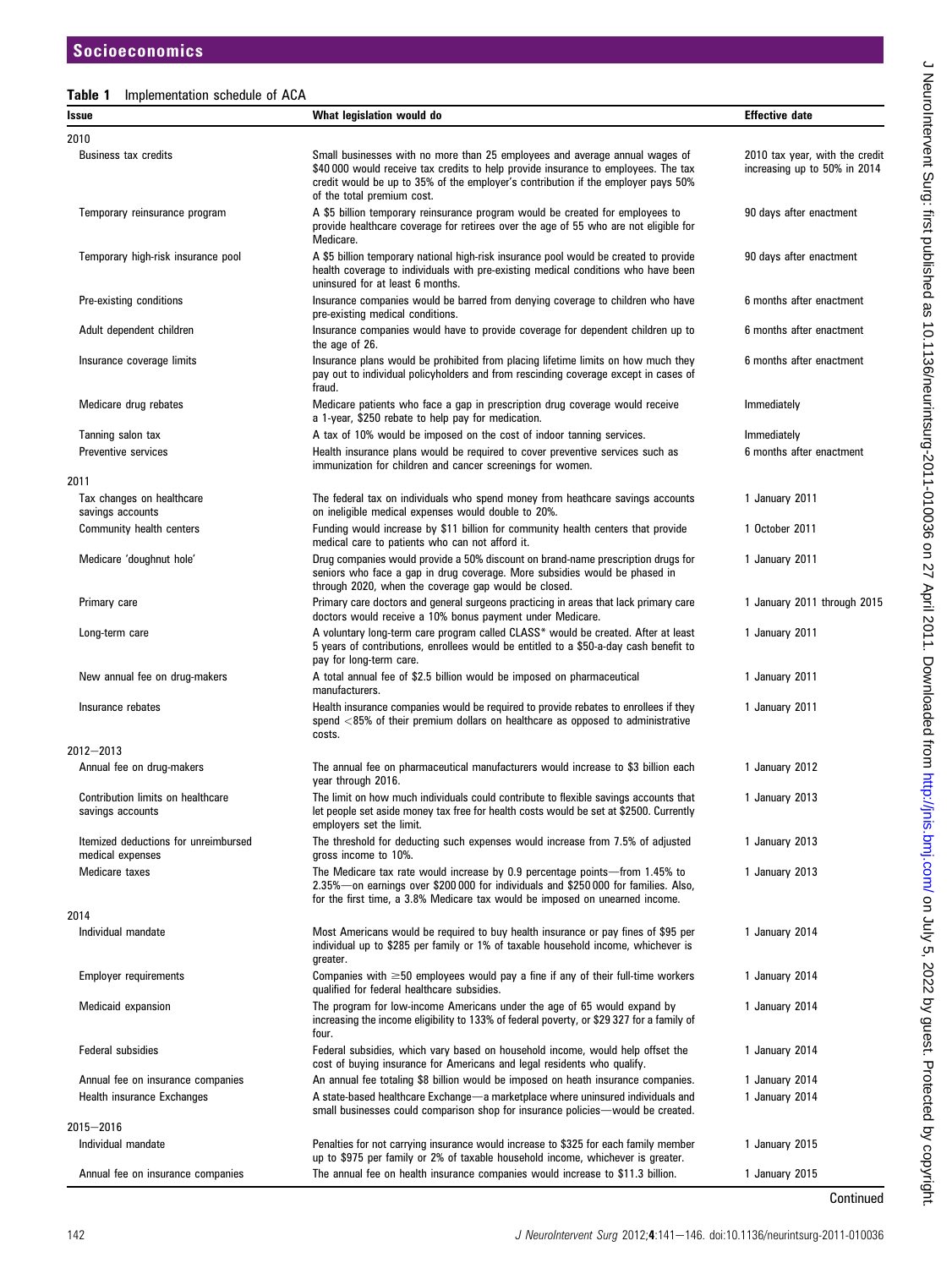| Table 1<br>Continued                    |                                                                                                                                                                           |                                                     |
|-----------------------------------------|---------------------------------------------------------------------------------------------------------------------------------------------------------------------------|-----------------------------------------------------|
| <b>Issue</b>                            | What legislation would do                                                                                                                                                 | <b>Effective date</b>                               |
| Individual mandate                      | Penalties for not carrying insurance would increase to \$695 for each family member<br>up to \$2085 per family or 2.5% of taxable household income, whichever is greater. | January 2016 (adjusted for<br>inflation after 2016) |
| $2017 - 2018$                           |                                                                                                                                                                           |                                                     |
| Annual fee on drug-makers               | The annual fee on pharmaceutical manufacturers would increase to \$3.5 billion<br>in 2017 and \$4.2 billion in 2018.                                                      | January 2017                                        |
| Annual fee on insurance companies       | The annual fee on health insurance companies would increase to \$13.9 billion<br>in 2017 and \$14.3 billion in 2018.                                                      | January 2017                                        |
| Excise tax on high-cost insurance plans | A 40% excise tax would be imposed on healthcare plans that cost more than<br>\$10,200 for individual coverage and \$27,500 for family coverage.                           | January 2018                                        |

\*Community Living Assistance Services and Support.

Source: Kaiser Family Foundation, White House, The Commonwealth Fund.

their income. For incomes above this level, the maximum percentage of income that anyone should have to pay increases in steps to 9.5% of income at '400% of poverty'. Table 2 provides examples of cost of insurance and contributions.<sup>5</sup>

The third subsidy consists of temporary (2-year) tax credits to small businesses as an incentive to begin offering health insurance. The credit can be up to 50% of the employer's contribution in businesses with fewer than 10 employees and an average wage under \$25 000. There is no legal mandate for employers to offer insurance; however, there are penalties for employers of >50 persons who do not offer insurance or whose insurance places too much of the cost on the employee, which vary from \$2000-\$3000. These anticipated penalties are a substantial source of the revenue that is used to pay for the ACA.<sup>2</sup>

The ACA enacted a set of new insurance industry requirements. The ACA requires insurers to issue policies to anyone qualified who applies, to renew policies without regard to the health status of the insured, to eliminate pre-existing condition limitations and to require that rates in the Exchange and small group markets vary only based on age, the geographic area, family composition and tobacco use, thus reducing adverse selection.<sup>2</sup> There are other requirements on the insurance industry including at least 85% of the premiums they collect from large groups to be spent for medical care.

#### IMPACT ON HEALTHCARE SPENDING

According to Congressional Budget Office (CBO) estimates, the number uninsured will be reduced by 32 million from the current level of 50 million. Despite this seemingly impressive

Table 2 Exchange cost sharing 2014

| <b>Family income</b> |                          | <b>Cost of insurance</b> |                    |                    |                              |  |
|----------------------|--------------------------|--------------------------|--------------------|--------------------|------------------------------|--|
| Amount               | Percentage<br>of poverty | Total<br>cost            | Individual<br>cost | Federal<br>subsidy | Subsidy<br>per cent of total |  |
| \$30 000*            | 128                      | \$19300                  | 0                  | \$19300            | 100                          |  |
| \$40 000             | 171                      | \$14 245                 | \$1982             | \$12 263           | 86                           |  |
| \$50 000             | 213                      | \$14 245                 | \$3385             | \$10860            | 76                           |  |
| \$60 000             | 256                      | \$14 245                 | \$4937             | \$9308             | 65                           |  |
| \$70 000             | 299                      | \$14 245                 | \$6626             | \$7619             | 53                           |  |
| \$80 000             | 342                      | \$14 245                 | \$7600             | \$6645             | 47                           |  |
| \$90 000             | 384                      | \$14 245                 | \$8550             | \$5695             | 40                           |  |
| \$100 000            | 427                      | \$14 245                 | \$12 245           | 0                  | 0                            |  |

\*A family with an income of \$30 000 would qualify for Medicaid, which is not directly comparable with the Exchange polices. It would not typically have a premium cost and outof-pocket costs vary by state. This figure is an estimate based on Medicaid having a value of 95% of the total cost of healthcare.

Source: Kaiser Family Foundation 'Health Reform Subsidy Calculator' (http://healthreform. kff.org/SubsidyCalculator.aspx)<sup>5</sup>

Note: Based on purchase of the 'silver' plan (70% actuarial value): family of 4, 45-year-old policyholder, medium cost area, health insurance policy cost of \$14 245 (estimated by Kaiser) in 2014.

number it will leave 23 million residents without health insurance in 2019 after the Act is fully implemented.<sup>6 7</sup> It is also estimated that private insurance enrollment will rise steeply as a projected 15.8 million obtain coverage through health insurance Exchange plans in  $2014$ .<sup>8</sup>

Provisions to expand coverage under the ACA will not affect large numbers of Americans until 2014. In the interim, it is likely that employer-sponsored insurance will continue to decline because premiums will almost certainly grow faster than wages and salaries, $<sup>7</sup>$  and the number of uninsured people is likely to</sup> increase.

After 2014, self-employed Americans and most workers in small firms will be allowed to purchase coverage through insurance Exchanges. The Medicaid expansion will add comprehensive coverage at little or no cost for the lowestincome adults with help to solidify the safety net and prevent the erosion of coverage among adults in future economic downturns.

In dealing with those who are privately insured, there is substantial debate on the impact of the ACA on premiums. While the administration officials have said that there will be reduction in premiums of \$2500 for each individual, $9$  others have estimated that these premiums will increase significantly. However, the Office of the Actuary at the Centers for Medicare and Medicaid Services (CMS) in their report released in April 2010 projected that ACA would increase the number of Americans with health insurance coverage but would also increase projected spending by  $\sim$  1% over a period of 10 years.<sup>10</sup>

Per the authors of the law, the ACA includes a series of Medicare reforms that will generate billions of dollars in savings for Medicare and strengthen the care Medicare beneficiaries receive.<sup>11</sup> In addition, the Medicare Hospital Insurance Trust Fund is increased by 12 years, more than doubling the time before the exhaustion of the trust fund.<sup>12</sup> CMS also noted that, historically, Medicare has often led the entire healthcare system in the adoption of quality and payment innovation. Consequently, they claim that the ACA ensures that Medicare will continue to serve as a leader in driving the widespread adoption of innovative quality and payment strategies.

Based on their claims of the savings, the law's authors have projected Medicare's fiscal outlook, both with and without passage of ACA. According to their calculations, by 2019 Medicare spending will grow by 6.8%, reaching \$978 billion; with reform, spending will grow 5.3%, reaching \$852 billion (figure 1).

Further, Foster,<sup>13</sup> Chief Actuary of CMS, in his analysis accompanying the Annual Report of the Medicare Board of Trustees, noted that Medicare per assumptions of the ACA, predicts that payment rates for doctors and hospitals serving seniors will be cut by 30% over the next 3 years. While the ACA, as amended, makes important changes to the Medicare program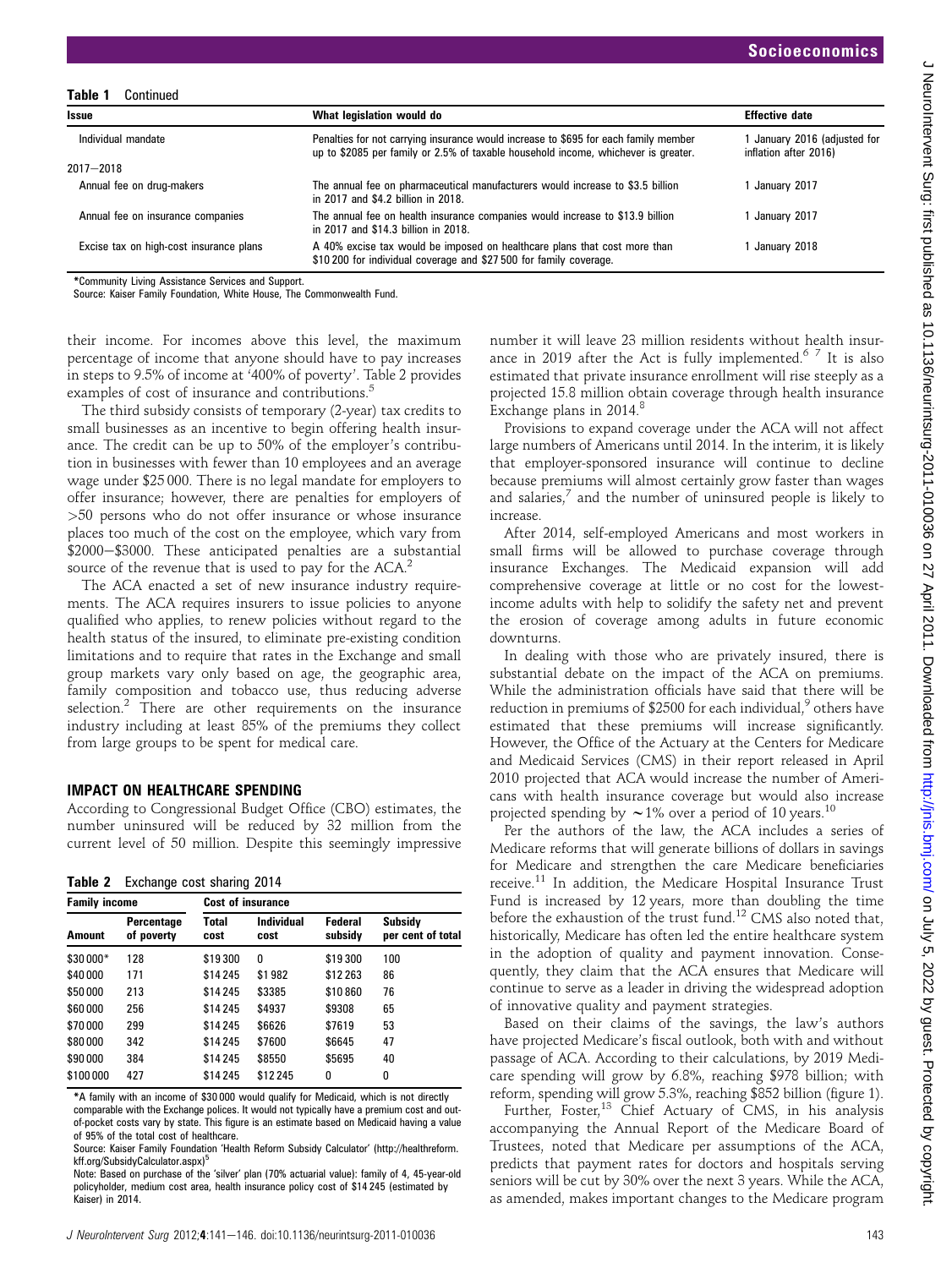

Figure 1 Projected Medicare fiscal outlook.

and substantially improves its financial outlook, there is a strong likelihood that certain of these changes will not be viable in the long range. He further reported that, specifically, the annual price updates for most categories of non-physician health services will be adjusted downward each year by the growth in economy-wide productivity. The best available evidence indicates that most healthcare providers cannot improve their productivity to this degree—or even approach such a level—as a result of the labor-intensive nature of these services.

Medicare Advantage Plans will have a significant impact on the Medicare budget and seniors.<sup>14</sup> <sup>15</sup> Medicare payments to plans are estimated to total \$116 billion in 2010, accounting for 22% of total Medicare spending. The ACA reduces the federal payments to Medicare Advantage Plans over time, bringing them closer to the average costs of care under the fee-for-service Medicare program. The law also provides new quality bonus payments to plans, beginning 2012, and beginning in 2014, will require plans to maintain a medical loss ratio of at least 85%, restricting the share of premiums that Medicare Advantage firms can use for administrative expenses and profits.

Estimates from the CBO suggest that Medicaid will add 16 million enrollees, 50% of the expected 32 million, to Medicaid. The expanded coverage will be free to the states at least through 2016 and to uninsured persons whose income qualifies them for it. That having been said, it is well known that eligibility for health insurance does not always translate into actual enrollment-as evidenced by the millions of uninsured adults who are already eligible for Medicaid under current law.<sup>16</sup>

There are multiple other regulations impacting Medicare and Medicaid in the healthcare law. One such is the 15-member Independent Payment Advisory Board (IPAB) whose task is to make recommendations to reduce the per capita growth rate in Medicare spending.<sup>17</sup> Another law having an affect is the Physician Quality Reporting Initiative, or PQRI.<sup>18</sup>

Under ACA, CMS officials will also be charged with designing 20 new payment systems for physicians. The statute specifically calls for the reduction of Medicare payment away from traditional fee-for-service, which serves  $\sim$  77% of seniors today, in favor of salaried physician payments.<sup>19</sup> One of the challenges in evaluating the ACA involves cost estimates related to the sustainable growth rate (SGR) formula. Relying on statutory corrections and temporary doctors fixes, most observers agree that this system requires updating. As it remains the current

system presently, it has been utilized for savings and deficit reduction measures in affordable healthcare law cost estimations and savings. Beyond methodological challenges, there are issues with the use of the SGR system in these calculations, that is, a system that most observers agree needs to be reformed.

## ADMINISTRATIVE SPENDING AND REGULATIONS

Regulatory reform is a part of the ACA. To put the size of the existing regulatory regime into perspective, Conover,<sup>20</sup> estimated that the net cost of health services regulation was \$169.1 billion annually in 2004.

In October 2009, a Thomson-Reuters report stated that the healthcare system wastes between \$505 billion and \$850 billion every year, an estimated one-third of the nation's healthcare  $\text{bill.}^{21}$  This report indicates that healthcare waste can be attacked and healthcare costs can be reduced without adversely affecting the quality of access of care. This report shows that elimination of paper-based medical record systems will save 6% of the spending.

## IMPACT ON PRACTICE OF MEDICINE

The ACA will make health insurance available to an additional 34 million Americans.<sup>2</sup> However, while insurance may be provided, the coverage for many procedures may be either diminished or eliminated. There are well over 100 sections of the law dealing with various aspects of the Medicare programs including some reduction in payments for physician services.

The Congressional Research Service in its 21 April 2010 report<sup>22</sup> observed that the law makes several changes to the Medicaid program that have the potential to affect physicians and how they practice. The report also adds that while some of the provisions have clear and direct consequences, for instance, altering physician reimbursement right away, others have the potential to influence how physicians might practice in the future by changing the incentives to encourage improvements in the organization and delivery of care.

#### Independent Payment Advisory Board

The IPAB is based on the philosophy that there is a need for a board of impartial experts to oversee the healthcare system. The legislation established specific target growth rates for Medicare and charges the IPAB with ensuring that Medicare expenditures stay within these limits. The IPAB must also make recommendations to Congress as to how to control healthcare costs. The IPAB will have 15 members appointed by the President for a 6-year term, supplemented by three officials representing the Department of Health and Human Services (DHHS). IPAB members are supposed to be nationally recognized experts in health finance, payment, economics, actuarial science, or health facility and heath plan management, and to represent providers, consumers and payers. The ACA appropriated \$15 million for the IPAB for 2012 and increases its funding at the rate of inflation for subsequent years. The purpose of the IPAB is to reduce the per capita rate of growth in Medicare spending indefinitely. It should be noted that in most years Medicare's per capita growth has been below or equal to growth in the private sector. There is no congressional authority over this board. The CBO concluded in its analysis of the ACA that the IPAB would reduce Medicare spending by \$28 billion over the period 2010–2019, with significant savings continuing beyond 2019.

Many questions remain about how the IPAB will work. The relationships between the IPAB and other boards and commissions, such as the MedPAC and the Centers for Medicare and Medicaid Innovation created by the ACA, has not been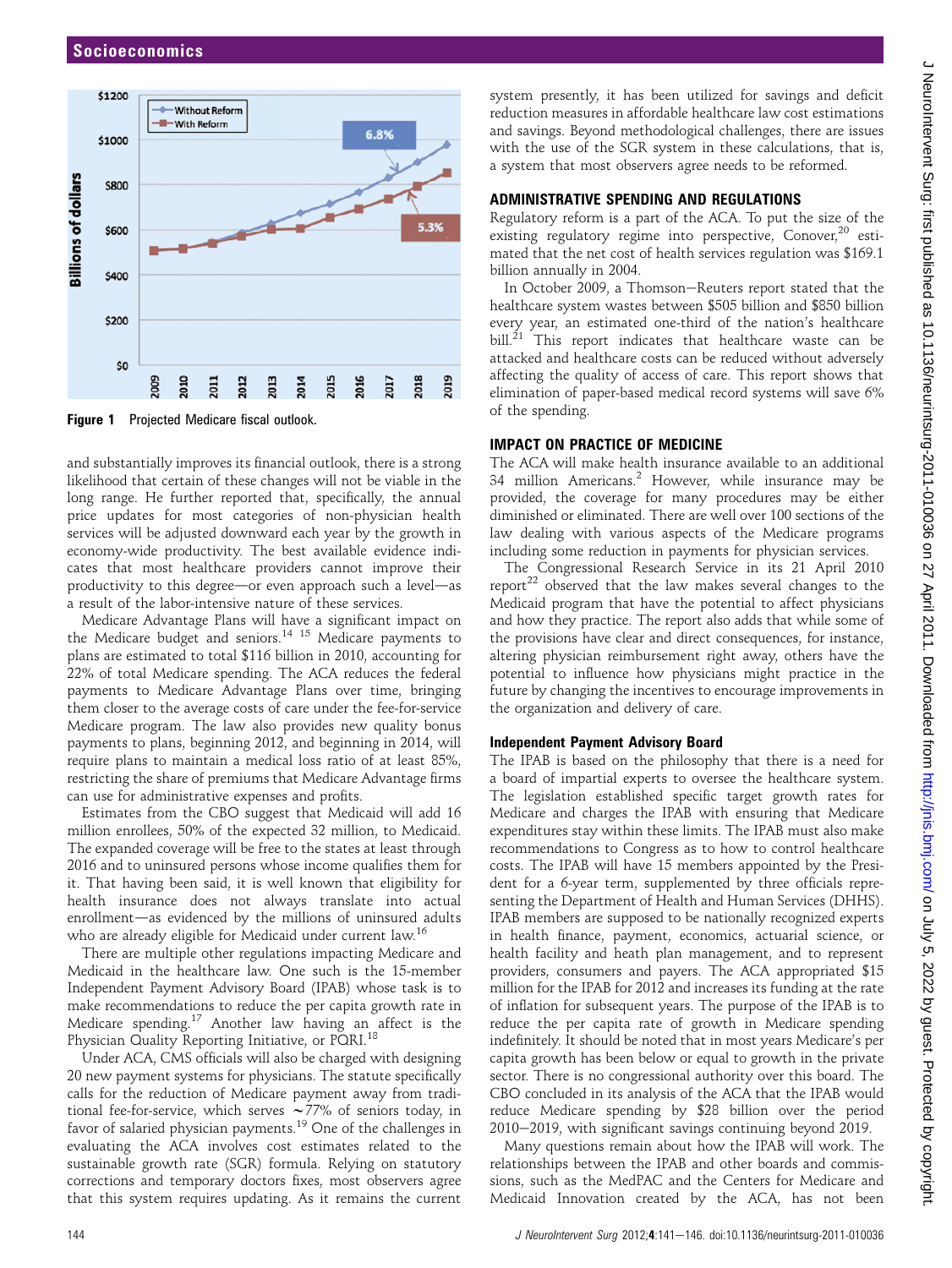determined. Its success also will depend on Congress's reactions to its recommendations. A 3/5 senate vote will be needed to override payment cuts, but Congress could increase Medicare funding through independent legislation. Proposals for years before 2020 may not target inpatient or outpatient acute hospitals, long-term care hospitals, inpatient rehabilitation hospitals, psychiatric hospitals and possibly hospice care prior to 2020. However, the board is not prohibited from cutting payments for physicians, though its powers may be limited if a permanent fix for the SGR formula is passed. Table 3 illustrates a 3-year time horizon for IPAB proposals.<sup>1 23</sup>

## PATIENT CENTERED OUTCOMES RESEARCH INSTITUTE

The Patient Centered Outcomes Research Institute (PCORI) focuses on comparative effectiveness research and provides impressions about the effectiveness of various modalities. It cannot be used for denial of coverage. PCORI is similar to the National Institute for Health and Clinical Excellence in the UK.<sup>24</sup> <sup>25</sup> Interestingly, the role of the National Institute for Health and Clinical Excellence in the National Health Service, which is highly proscriptive, has been questioned and the National Health Service is attempting to empower practicing physicians. $26-28$ 

## COST CONTROLS

Controlling the cost of healthcare is a major motivator for supporters of the ACA. They state that the projections suggest that with reform, total healthcare expenditure as a percentage of the gross domestic product will be 0.5% lower in 2030 than it would otherwise have been. Indeed, the commonwealth fund projected that expenditure for the whole healthcare system will be reduced by nearly \$600 billion in the first decade.<sup>2</sup>

|  | Table 3 Three-year sequence of events |  |  |  |
|--|---------------------------------------|--|--|--|
|--|---------------------------------------|--|--|--|

| Determination year  |                                                                                                                                                                                                                                                                                                                                       |
|---------------------|---------------------------------------------------------------------------------------------------------------------------------------------------------------------------------------------------------------------------------------------------------------------------------------------------------------------------------------|
| By 30 April         | Chief Actuary of CMS makes projections and<br>determination                                                                                                                                                                                                                                                                           |
| By 1 September      | Draft proposal sent by IPAB to MedPAC for<br>consultation. Draft proposal sent by IPAB to Secretary<br>for review and comment                                                                                                                                                                                                         |
| Proposal year       |                                                                                                                                                                                                                                                                                                                                       |
| By 15 January       | Proposal submitted by IPAB to Congress and the<br>President                                                                                                                                                                                                                                                                           |
| By 25 January       | Secretary submits own proposal to Congress and the<br>President, with a copy to MedPAC, if IPAB was<br>required to submit a proposal but failed to do so                                                                                                                                                                              |
| By 1 March          | Secretary submits report containing review and<br>comments to Congress on IPAB proposal (unless the<br>Secretary submitted own proposal because IPAB failed<br>to do so)                                                                                                                                                              |
| By 1 April          | Deadline for specified congressional committees to<br>consider the submitted proposal and report out<br>legislative language implementing the<br>recommendations. Congress has the authority to<br>develop its own proposal provided it meets the same<br>fiscal requirements as established for the IPAB and<br>meets this deadline. |
| Beginning 15 August | Secretary implements the proposal subject to<br>exceptions                                                                                                                                                                                                                                                                            |
| On 1 October        | Recommendations relating to fiscal year payment rate<br>changes take effect                                                                                                                                                                                                                                                           |
| Implementation year |                                                                                                                                                                                                                                                                                                                                       |
| On 1 January        | Recommendations relating to Medicare Part C and D<br>payments take effect. Recommendations relating to<br>calendar year payment rate changes take effect                                                                                                                                                                              |

IPAB, Independent Payment Advisory Board.

Source: CRS analysis of P.L. 111-148 as amended.<sup>1</sup>

The CBO, in its scoring of the ACA, considered that one of the significant ways of paying for expanding health insurance coverage was the use of premiums from the new Community Living Assistance Services and Support (CLASS) Act Entitlement. In this proposal, the legislation begins collecting premiums for this insurance in 2015, but does not begin paying out benefits until 2020, which is outside of the CBO 10-year time horizon. $1-3$  The CBO scoring of the legislation takes those first 5 years of premiums and drives them to pay for its expansion and coverage. The diversion represents \$70 billion of the offsets to the costs of the legislation. It also assumes that when it becomes necessary to begin paying benefits in 2020, there will be other premiums from other Americans to cover the cost. The second issue is related to the credit of \$198 billion savings from reducing Medicare provider rates in future years. This is widely opposed by the physician community and has never been realized in the past.<sup>1-3 30 31</sup>

## Health insurance premiums

Several health insurers stated that they are seeking rate increases as a direct result of the law or unrelated to ACA. $32-34$  The rate increases also apply mostly to employees of small businesses of fewer than 50 people and to people who buy plans as individuals. It has been estimated that some customers could experience rate increases of  $>20\%$ <sup>35</sup> However, the administration stated that insurers had already planned to raise rates and were using the Bill as an excuse. In addition, some insurance companies also announced that in response to the law, they would end the issuance of new child-only policies.

The DHHS informed that health insurers that raise premiums by  $\geq$ 10% will face new regulatory scrutiny. Under the guidelines, which are preliminary, insurers would have to post detailed justifications online when the proposed double-digit rate hikes are introduced. The rules also define more clearly how regulators should ascertain whether a rate increase is reasonable.

The issue of enrollment of persons with pre-existing conditions is one of the most important achievements of ACA. However, the data show that only 8000 have enrolled in a health plan for pre-existing conditions as of 1 November 2010. Almost 6 million Americans are potentially eligible for the program, which runs through 2013. The \$5 billion in federal funding designated by the law may not be enough to cover all eligible individuals and the CBO projects that enrollment will average 200 000 a year between 2011 and 2013.

## State opt-outs

Beginning 2017, opt-out provision in the health reform law allows states to request federal waivers to be exempted from certain requirements in the law. As an example, states could opt out of the law's requirements for mandatory coverage, health insurance Exchanges and penalties for employers that do not provide coverage.2 However, states must first revise a coverage program that is at least as comprehensive and affordable as the health reform law, as judged by Secretaries of DHHS as well as the Treasury.

## Medical loss ratios

The DHHS issued final regulations on 22 November 2010 on what health insurers must do to meet the medical-loss ratio requirement as part of the new health system reform law. Starting in January 2011, if health plans do not spend enough of their premium dollars on medical care and quality improvement, they must provide a rebate to customers in 2012. Further, insurers will need to report publically how they spend premium dollars